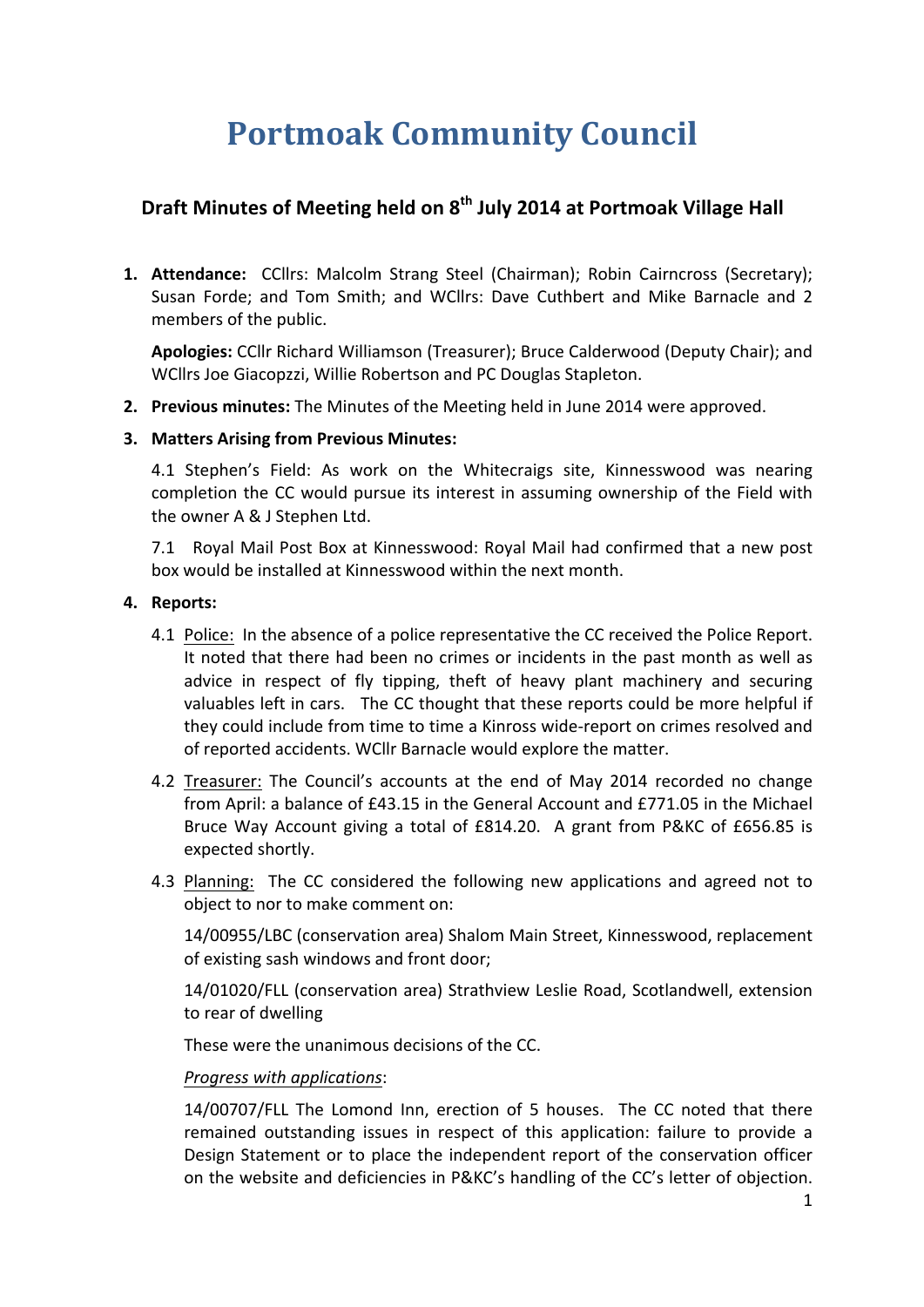The latter had been remedied and an apology made. WCllr Cuthbert reported that, in light of a missing design statement, P&KC would shortly review the application. He expressed the general view that what mattered was an outcome, acceptable to all parties. The CC welcomed his offer to facilitate a dialogue between the developer and the planning officers.

14/000153/FLL footpath Easter to Wester Balgedie. The CC with the residents of Easter and Wester Balgedie hosted an opening ceremony on Saturday 14<sup>th</sup> June. The CC will write to thank Alistair Smith and Bridget Lindsay for organising refreshments provided by the residents of Easter and Wester Balgedie.

*Developments at Causeway Cottage, Scotlandwell.* The CC noted that applications: 09/00936/FLL Erection of a dwellinghouse; 12/01935/FLL Alterations to stable block; and 13/01312/FLL Extension to cattery and office, would be considered shortly by P&KC Development Management Committee. The CC had objected to the application for erection of a house on the grounds that the proposal conflicted with the policy for Housing in the Countryside, the case for business need having already been met by the erection of the applicant's house at Wellburn. The CC considered whether it should attend the Committee meeting to make representations in support of its objection and decided that it should not do so.

*Developer Contributions.* The CC will comment in due course on the information supplied. 

- 4.4 Roads: The CC noted:
	- that its letter of 24th April in respect of the series of accidents on the Scotlandwell to Bowhouse section of the A911 had not been acknowledged. This will be pursued.
	- arrangements to install a mini roundabout at the junction with the Wellside development in Scotlandwell were now in hand.
	- no progress as yet with an approach from Portmoak Primary School Parent Council seeking support in resolving several traffic matters in the immediate environs of the School. The CC is pursuing this with the Parent Council.
	- An encouraging reply had been received from the Transport Minister to the effect that his officials would discuss with the CC the possibility of signage on the M90 to discourage through HGV traffic from using the A911.
- 4.5 Paths: CCllr Tom Smith reported that:
	- in respect of necessary work on the upper reaches of the Michael Bruce Way to be carried out by contractors, grant applications had been submitted. Pending confirmation of funding certain voluntary work was being pursued supported by a donation of materials.
	- the intra-village path between Gamekeepers and the top of The Cobbles, much used as a route to and from school, had become overgrown with the path itself damaged by flood water. Recent strimming had improved matters and, in light of that, an assessment of what might be needed to repair the path will be undertaken. Tom Smith will report.